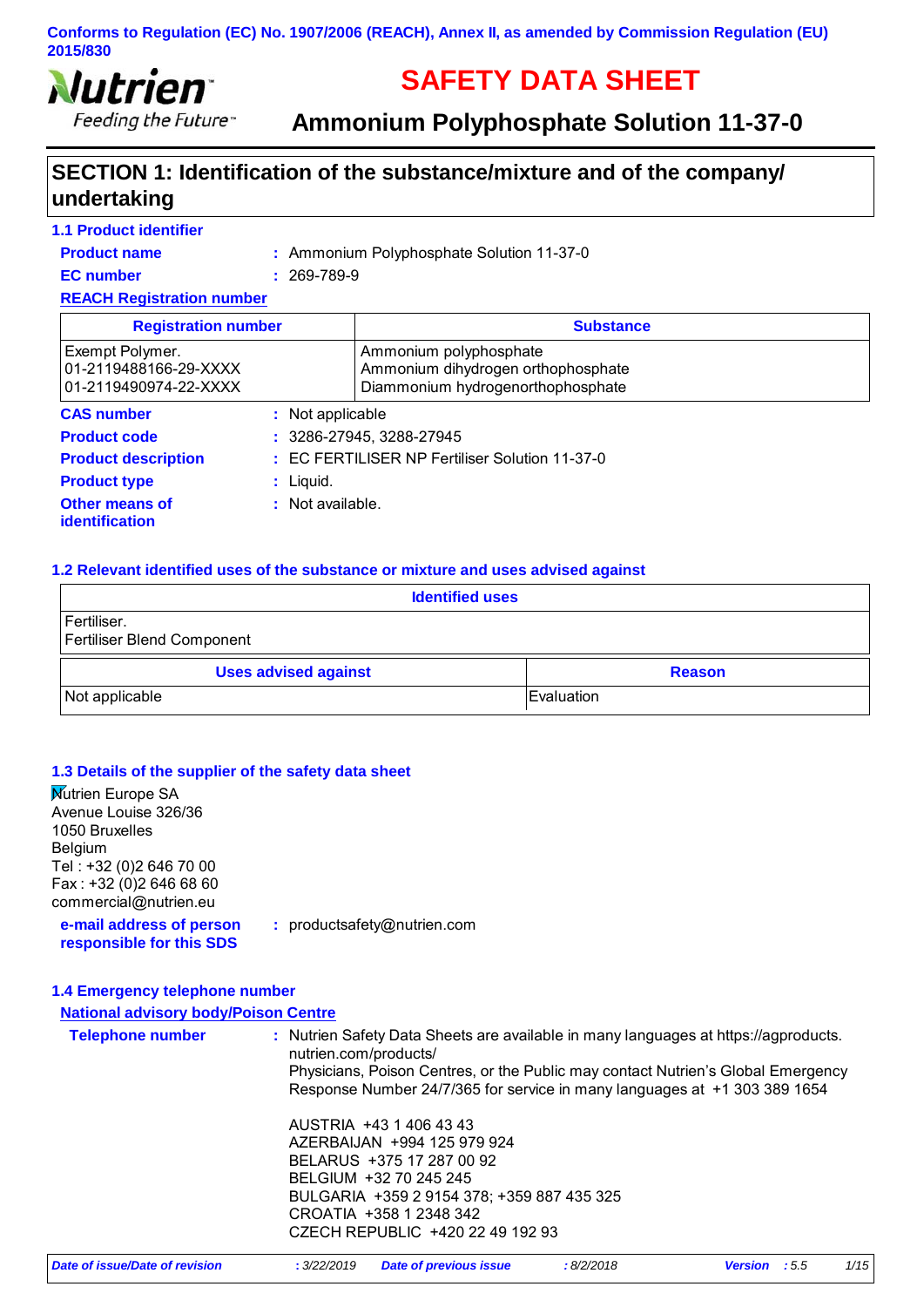*Ammonium Polyphosphate Solution 11-37-0* 

### **SECTION 1: Identification of the substance/mixture and of the company/ undertaking**

| DENMARK +45 82 12 12 12                                                  |
|--------------------------------------------------------------------------|
| ESTONIA 16662; +372 62 69 379                                            |
| FINLAND +358 9 471977                                                    |
| <b>FRANCE</b>                                                            |
| Angers +33 (0) 2 41 48 21 21                                             |
| Bordeaux +33 (0) 5 56 96 40 80                                           |
| Lille 0800 59 59 59 (national callers)                                   |
| Lyon +33 (0)4 72 11 69 11                                                |
| Marseille +33 (0)4 91 75 25 25                                           |
| Nancy +33 (0) 3 83 22 50 50                                              |
| Paris +33 (0) 1 40 05 48 48                                              |
| Rennes +33 (0) 2 99 59 22 22                                             |
|                                                                          |
| Strasbourg +33 (0)3 88 37 37 37                                          |
| Toulouse +33 (0)5 61 77 74 47                                            |
| GEORGIA +995 99 53 33 20                                                 |
| <b>GERMANY</b>                                                           |
| Berlin +49 30 192 40                                                     |
| Bonn +49 228 192 40                                                      |
| Erfurt +49 361 730 730                                                   |
| Freiburg +49 761 192 40                                                  |
| Goettingen +49 551 192 40                                                |
| Homburg (Saar) +49 6841 192 40                                           |
| Mainz +49 6131 192 40                                                    |
| Munich +49 89 192 40                                                     |
| GREECE +30 21 07 79 37 77                                                |
| HUNGARY +36 80 20 11 99                                                  |
| ICELAND +354 543 22 22                                                   |
|                                                                          |
| IRELAND +353 1 837 9964 (medical professionals) +353 1 809 2166 (public) |
| ISRAEL +972 4 854 19 00                                                  |
| <b>ITALY</b>                                                             |
| Bergamo +39 800 883 300                                                  |
| Firenze +39 55 794 7819                                                  |
| Foggia +39 881 732 326                                                   |
| Genoa +39 10 563 62 45                                                   |
| Milan +39 02 6610 1029                                                   |
| Padova +39 49 827 50 78                                                  |
| Pavia +39 38 224 444                                                     |
| Rome +39 06 305 43 43                                                    |
| Turin +39 011 663 7637                                                   |
| KAZAKHSTAN +7 3272 925 868                                               |
| LITHUANIA +370 5 236 20 52; +370 687 533 78                              |
| NETHERLANDS +31 30 274 88 88                                             |
| NORWAY +47 22 59 13 00                                                   |
|                                                                          |
| <b>POLAND</b>                                                            |
| Gdansk +48 58 682 04 04                                                  |
| Krakow +48 12 411 99 99                                                  |
| Lòdz +48 42 63 14 724                                                    |
| Sosnowiec +48 32 266 11 45                                               |
| Warszawa +48 22 619 66 54                                                |
| Wroclaw +48 71 343 30 08                                                 |
| PORTUGAL 808 250 143 (national callers)                                  |
| ROMANIA +402 212 106 282                                                 |
| <b>RUSSIAN FEDERATION</b>                                                |
| Ekaterinburg +7 343 229 98 57                                            |
| Moscow +7 495 628 1687                                                   |
| Saint-Petersburg +7 921 757 3228                                         |
| SERBIA +381 11 3608 440                                                  |
| SLOVAKIA +421 2 5477 4166                                                |
|                                                                          |
| SLOVENIA +386 41 635 500                                                 |
| SPAIN +34 91 562 0420                                                    |
| SWEDEN 112 (national callers); +46 (0)10 456 6700                        |
|                                                                          |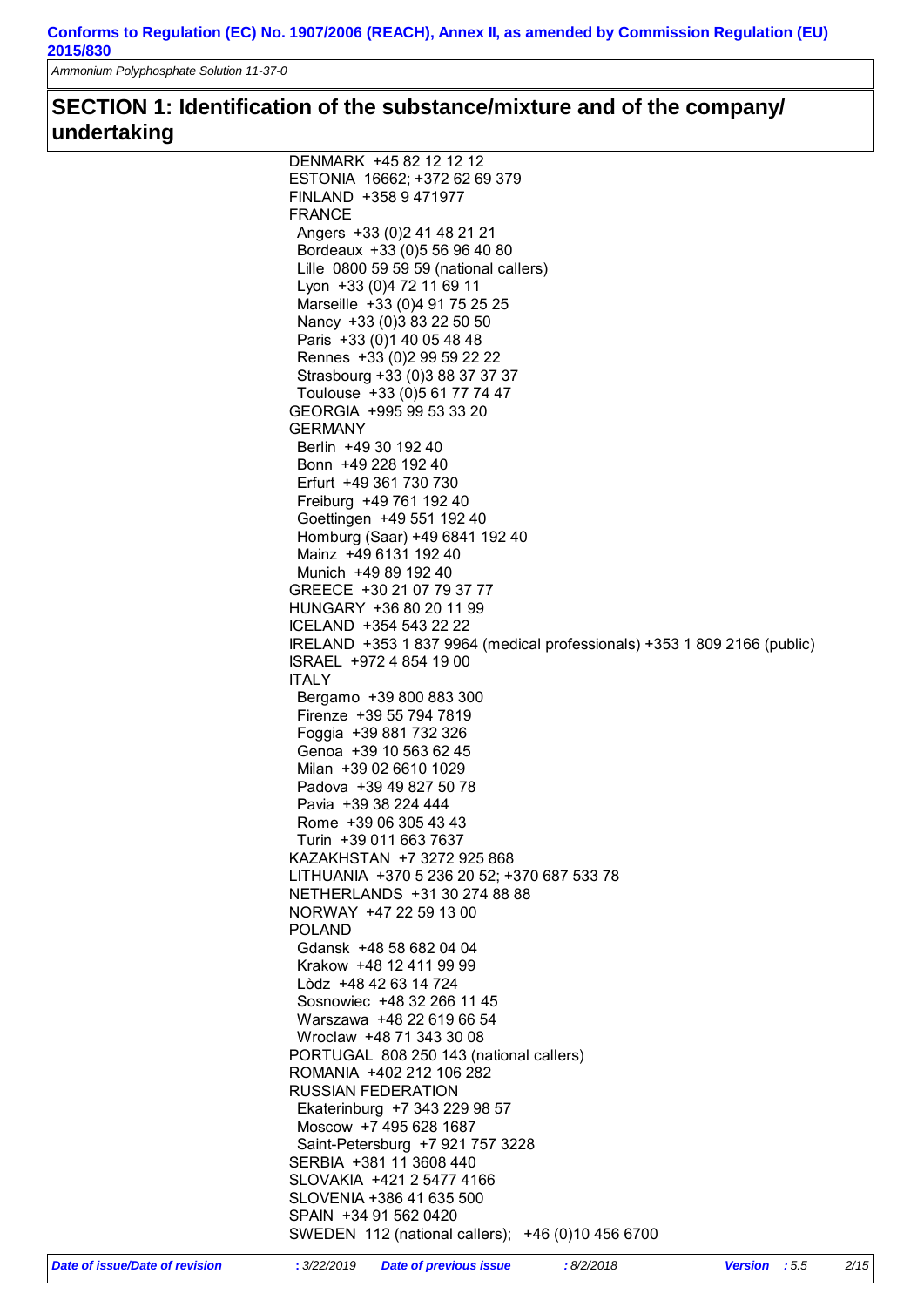*Ammonium Polyphosphate Solution 11-37-0* 

### **SECTION 1: Identification of the substance/mixture and of the company/ undertaking**

|                           | SWITZERLAND +41 44 251 51 51 (in Switzerland dial 145) |
|---------------------------|--------------------------------------------------------|
|                           | THE FORMER YUGOSLAVIA +38 923 147 635                  |
|                           | TURKEY +90 0312 433 70 01 or 0 800 314 7900            |
|                           | UNITED KINGDOM                                         |
|                           | Belfast 844 892 0111                                   |
|                           | Birmingham 844 892 0111                                |
|                           | Edinburgh 844 892 0111                                 |
|                           | Newcastle Upon Tyne +44 191 2606182; +44 191 2606180   |
|                           | Penarth 844 892 0111                                   |
| <b>Supplier</b>           |                                                        |
| <b>Telephone number</b>   | : Mutrien Europe SA                                    |
|                           | <b>EMERGENCY TELEPHONE NUMBERS:</b>                    |
|                           | Transportation: 00-1-303-389-1654                      |
|                           | Medical: 00-1-303-389-1654                             |
| <b>Hours of operation</b> | : 24/7/365                                             |
|                           |                                                        |

### **SECTION 2: Hazards identification**

| 2.1 Classification of the substance or mixture |                                                                            |
|------------------------------------------------|----------------------------------------------------------------------------|
| <b>Product definition</b>                      | : Multi-constituent substance                                              |
|                                                | <b>Classification according to Regulation (EC) No. 1272/2008 [CLP/GHS]</b> |
| Not classified.                                |                                                                            |

The product is NOT classified as hazardous according to Regulation (EC) 1272/2008 as amended.

See Section 16 for the full text of the H statements declared above.

See Section 11 for more detailed information on health effects and symptoms.

#### **2.2 Label elements**

**Hazard pictograms :**



| <b>Signal word</b>                                                                                                                                              | : Not applicable.                                                                                                                |
|-----------------------------------------------------------------------------------------------------------------------------------------------------------------|----------------------------------------------------------------------------------------------------------------------------------|
| <b>Hazard statements</b>                                                                                                                                        | : Not applicable.                                                                                                                |
| <b>Precautionary statements</b>                                                                                                                                 |                                                                                                                                  |
| <b>General</b>                                                                                                                                                  | : Read label before use. Keep out of reach of children. If medical advice is needed,<br>have product container or label at hand. |
| <b>Prevention</b>                                                                                                                                               | : Not applicable.                                                                                                                |
| <b>Response</b>                                                                                                                                                 | : Not applicable.                                                                                                                |
| <b>Storage</b>                                                                                                                                                  | : Not applicable.                                                                                                                |
| <b>Disposal</b>                                                                                                                                                 | Not applicable.                                                                                                                  |
| <b>Hazardous ingredients</b>                                                                                                                                    | : Not applicable.                                                                                                                |
| <b>Supplemental label</b><br>elements                                                                                                                           | : Safety data sheet available on request.                                                                                        |
| <b>Annex XVII - Restrictions</b><br>on the manufacture,<br>placing on the market and<br>use of certain dangerous<br>substances, mixtures and<br><b>articles</b> | : Not applicable.                                                                                                                |
| <b>Special packaging requirements</b>                                                                                                                           |                                                                                                                                  |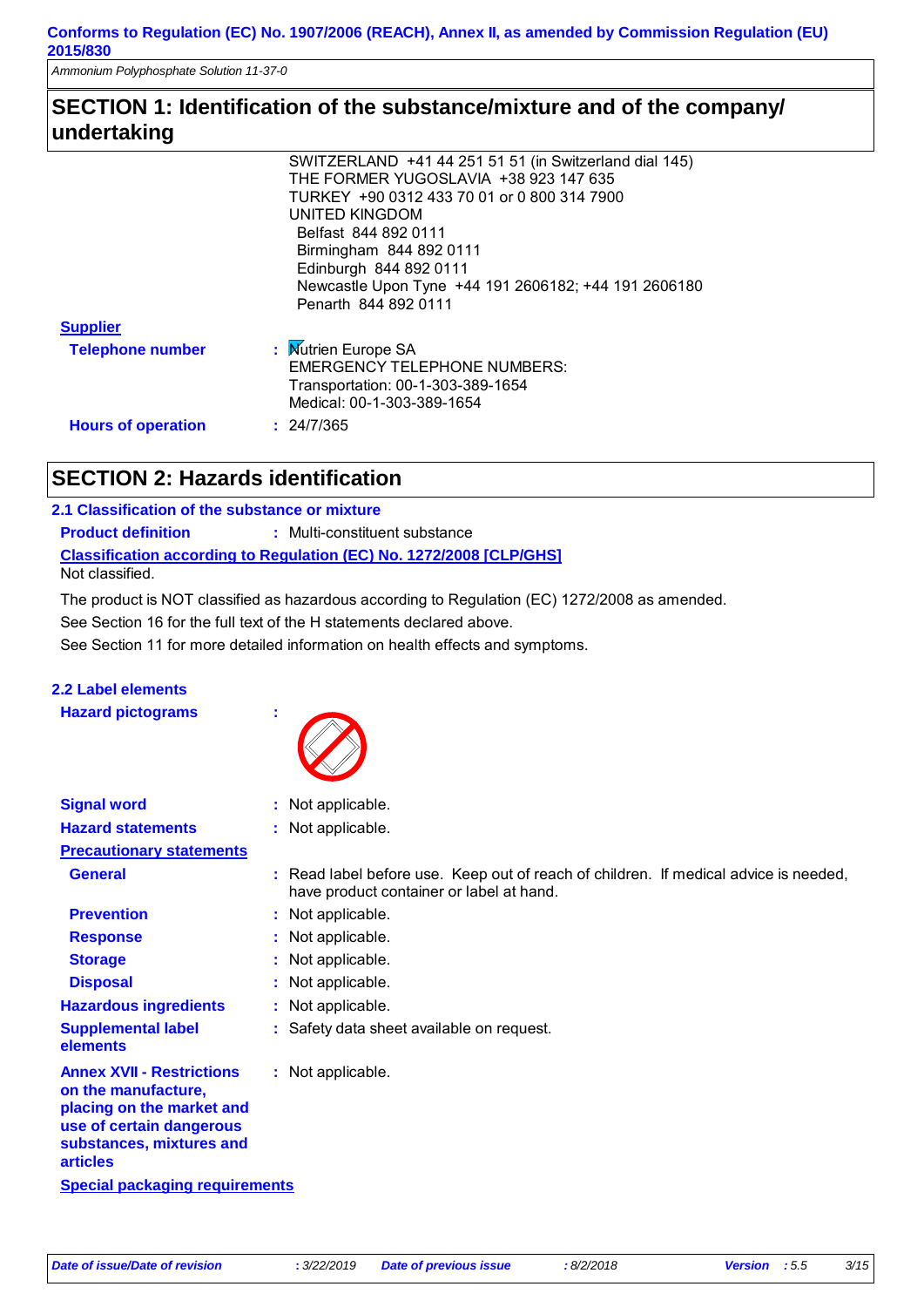*Ammonium Polyphosphate Solution 11-37-0* 

### **SECTION 2: Hazards identification**

| <b>Containers to be fitted</b><br>with child-resistant<br>fastenings                                                | : Not applicable.     |
|---------------------------------------------------------------------------------------------------------------------|-----------------------|
| <b>Tactile warning of danger</b>                                                                                    | Not applicable.<br>t. |
| <b>2.3 Other hazards</b>                                                                                            |                       |
| <b>Substance meets the</b><br>criteria for PBT according<br>to Regulation (EC) No.<br><b>1907/2006, Annex XIII</b>  | : Not applicable.     |
| <b>Substance meets the</b><br>criteria for vPvB according<br>to Regulation (EC) No.<br><b>1907/2006, Annex XIII</b> | : Not applicable.     |
| Other hazards which do<br>not result in classification                                                              | : Not available.      |

### **SECTION 3: Composition/information on ingredients**

| <b>3.1 Substances</b><br>: Multi-constituent substance |                                                                                |       |                                               |             |
|--------------------------------------------------------|--------------------------------------------------------------------------------|-------|-----------------------------------------------|-------------|
| <b>Product/ingredient name</b>                         | <b>Identifiers</b>                                                             | $\%$  | <b>Regulation (EC) No.</b><br>1272/2008 [CLP] | <b>Type</b> |
| Polyphosphoric acids, ammonium<br>salts                | EC: 269-789-9<br>CAS: 68333-79-9                                               | $>36$ | Not classified.                               | [A]         |
| Ammonium dihydrogen<br>orthophosphate                  | REACH #:<br>01-2119488166-29-XXXX<br>$FC: 231-764-5$<br>CAS: 7722-76-1         | < 10  | Not classified.                               | [A]         |
| Diammonium<br>hydrogenorthophosphate                   | REACH Reg.#:<br>01-2119490974-22-XXXX<br>EC No.: 231-987-8<br>CAS #: 7783-28-0 | <9    | Not classified.                               | [A]         |
| Water                                                  | EC: 231-791-2<br>CAS: 7732-18-5                                                | 45    | Not classified.                               | [A]         |

There are no additional ingredients present which, within the current knowledge of the supplier, are classified and contribute to the classification of the substance and hence require reporting in this section.

Type

[A] Constituent

[B] Impurity

[C] Stabilising additive

Occupational exposure limits, if available, are listed in Section 8.

### **SECTION 4: First aid measures**

| <b>4.1 Description of first aid measures</b> |                                                                                                                                                                                                                                                                                                                                                                                                                                                          |
|----------------------------------------------|----------------------------------------------------------------------------------------------------------------------------------------------------------------------------------------------------------------------------------------------------------------------------------------------------------------------------------------------------------------------------------------------------------------------------------------------------------|
| Eye contact                                  | : Immediately flush eyes with plenty of water, occasionally lifting the upper and lower<br>eyelids. Check for and remove any contact lenses. Continue to rinse for at least 15<br>minutes. Get medical attention if irritation occurs.                                                                                                                                                                                                                   |
| <b>Inhalation</b>                            | : No special measures are typically indicated. If not breathing, if breathing is irregular<br>or if respiratory arrest occurs, provide artificial respiration or oxygen by trained<br>personnel. Get medical attention if adverse health effects persist or are severe. If<br>unconscious, place in recovery position and get medical attention immediately.<br>Maintain an open airway. Loosen tight clothing such as a collar, tie, belt or waistband. |
| <b>Skin contact</b>                          | : Flush contaminated skin with plenty of water. Remove contaminated clothing and<br>shoes. Continue to rinse for at least 10 minutes. Get medical attention if irritation<br>develops.                                                                                                                                                                                                                                                                   |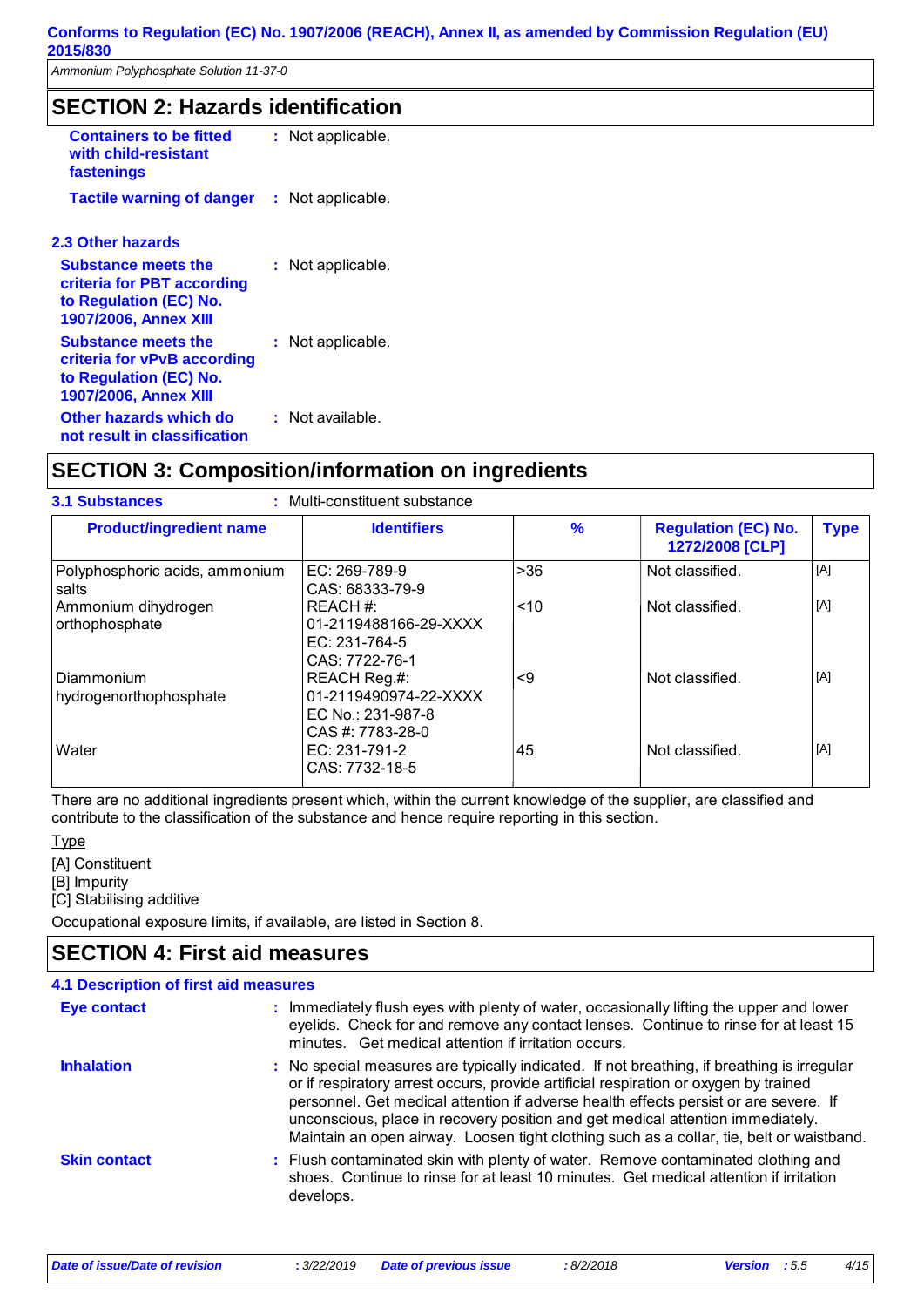*Ammonium Polyphosphate Solution 11-37-0* 

| <b>SECTION 4: First aid measures</b> |                                                                                                                                                                                                                                                                                                                                                                                                                                                                                                                                                     |  |
|--------------------------------------|-----------------------------------------------------------------------------------------------------------------------------------------------------------------------------------------------------------------------------------------------------------------------------------------------------------------------------------------------------------------------------------------------------------------------------------------------------------------------------------------------------------------------------------------------------|--|
| <b>Ingestion</b>                     | : Wash out mouth with water. Remove dentures if any. If material has been<br>swallowed and the exposed person is conscious, give small quantities of water to<br>drink. Stop if the exposed person feels sick as vomiting may be dangerous. Do not<br>induce vomiting unless directed to do so by medical personnel. If vomiting occurs,<br>the head should be kept low so that vomit does not enter the lungs. Get medical<br>attention if adverse health effects persist or are severe. Never give anything by<br>mouth to an unconscious person. |  |
| <b>Protection of first-aiders</b>    | : No action shall be taken involving any personal risk or without suitable training.<br>Mouth-to-mouth resuscitation of oral exposure patients is not recommended. First-<br>aiders with contaminated clothing should be properly decontaminated.                                                                                                                                                                                                                                                                                                   |  |

|  |  | 4.2 Most important symptoms and effects, both acute and delayed |  |
|--|--|-----------------------------------------------------------------|--|
|  |  |                                                                 |  |

| <b>Over-exposure signs/symptoms</b> |                                                                                                         |
|-------------------------------------|---------------------------------------------------------------------------------------------------------|
| <b>Eye contact</b>                  | : Adverse symptoms may include the following:<br>watering                                               |
| <b>Inhalation</b>                   | : No specific data.                                                                                     |
| <b>Skin contact</b>                 | Inorganic salt solution. Prolonged or repeated exposure may dry the skin, causing<br><i>irritation.</i> |
| <b>Ingestion</b>                    | : No specific data.                                                                                     |
|                                     |                                                                                                         |
|                                     | 4.3 Indication of any immediate medical attention and special treatment needed                          |
| Alatan ta shekeelaha                | a Tanatan da wasan kasili. Anata da walaan tana tana da ama dalinti waxa da da kufu kufu wa             |

| <b>Notes to physician</b>  | : Treat symptomatically. Contact poison treatment specialist immediately if large |
|----------------------------|-----------------------------------------------------------------------------------|
|                            | quantities have been ingested or inhaled. For professional, multilingual, medical |
|                            | support, in case of medical emergencies involving Nutrien products, telephone the |
|                            | Nutrien global 24 hour Emergency Number: 00-1-303-389-1654.                       |
| <b>Specific treatments</b> | : No specific treatment.                                                          |

## **SECTION 5: Firefighting measures**

| 5.1 Extinguishing media                                   |                                                                                                                                                                                                                                                                                                                                                                       |
|-----------------------------------------------------------|-----------------------------------------------------------------------------------------------------------------------------------------------------------------------------------------------------------------------------------------------------------------------------------------------------------------------------------------------------------------------|
| <b>Suitable extinguishing</b><br>media                    | : Non-flammable. Material will not burn. Use an extinguishing agent suitable for the<br>surrounding fire.                                                                                                                                                                                                                                                             |
| <b>Unsuitable extinguishing</b><br>media                  | : None known.                                                                                                                                                                                                                                                                                                                                                         |
| 5.2 Special hazards arising from the substance or mixture |                                                                                                                                                                                                                                                                                                                                                                       |
| <b>Hazards from the</b><br>substance or mixture           | : Emits acrid smoke and irritating fumes when heated to decomposition.                                                                                                                                                                                                                                                                                                |
| <b>Hazardous combustion</b><br>products                   | : No specific data. Ammonia nitrogen oxides $(NO, NO2 etc.)$ phosphorus oxides                                                                                                                                                                                                                                                                                        |
| <b>5.3 Advice for firefighters</b>                        |                                                                                                                                                                                                                                                                                                                                                                       |
| <b>Special protective actions</b><br>for fire-fighters    | : Promptly isolate the scene by removing all persons from the vicinity of the incident if<br>there is a fire. No action shall be taken involving any personal risk or without suitable<br>training.                                                                                                                                                                   |
| <b>Special protective</b><br>equipment for fire-fighters  | : Fire-fighters should wear appropriate protective equipment and self-contained<br>breathing apparatus (SCBA) with a full face-piece operated in positive pressure<br>mode. Clothing for fire-fighters (including helmets, protective boots and gloves)<br>conforming to European standard EN 469 will provide a basic level of protection for<br>chemical incidents. |
| <b>Additional information</b>                             | : Contain and collect the water used to fight the fire for later treatment and disposal.                                                                                                                                                                                                                                                                              |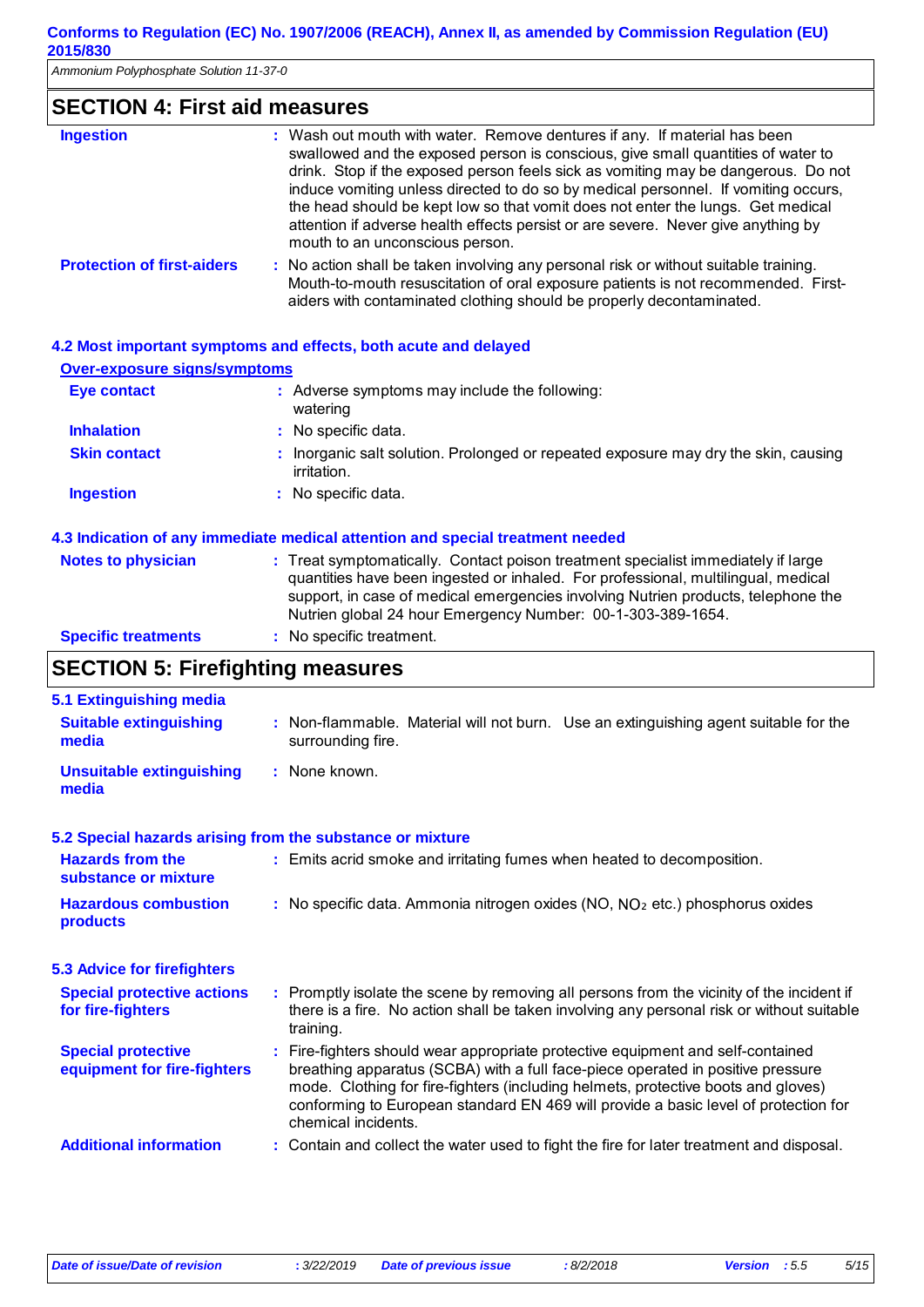*Ammonium Polyphosphate Solution 11-37-0* 

### **SECTION 6: Accidental release measures**

|                                                          |     | 6.1 Personal precautions, protective equipment and emergency procedures                                                                                                                                                                                                                                                                                                                                                                                                                                                                                                                                                                               |
|----------------------------------------------------------|-----|-------------------------------------------------------------------------------------------------------------------------------------------------------------------------------------------------------------------------------------------------------------------------------------------------------------------------------------------------------------------------------------------------------------------------------------------------------------------------------------------------------------------------------------------------------------------------------------------------------------------------------------------------------|
| For non-emergency<br>personnel                           |     | : No action shall be taken involving any personal risk or without suitable training. Keep<br>unnecessary and unprotected personnel from entering. Do not touch or walk<br>through spilt material. Put on appropriate personal protective equipment.                                                                                                                                                                                                                                                                                                                                                                                                   |
| For emergency responders                                 | - 1 | If specialised clothing is required to deal with the spillage, take note of any<br>information in Section 8 on suitable and unsuitable materials. See also the<br>information in "For non-emergency personnel".                                                                                                                                                                                                                                                                                                                                                                                                                                       |
| <b>6.2 Environmental</b><br>precautions                  |     | : Avoid dispersal of spilt material and runoff and contact with soil, waterways, drains<br>and sewers. Inform the relevant authorities if the product has caused adverse<br>impacts (sewers, waterways, soil or air).                                                                                                                                                                                                                                                                                                                                                                                                                                 |
| 6.3 Methods and material for containment and cleaning up |     |                                                                                                                                                                                                                                                                                                                                                                                                                                                                                                                                                                                                                                                       |
| <b>Small spill</b>                                       |     | : Stop leak if without risk. Move containers from spill area. Dilute with water and mop<br>up if water-soluble. Recover the material and use it for its intended purpose.<br>or<br>Dispose of surplus and non-recyclable products via a licensed waste disposal<br>contractor.                                                                                                                                                                                                                                                                                                                                                                        |
| <b>Large spill</b>                                       |     | : Stop leak if without risk. Contain and collect spillage with non-combustible,<br>absorbent material e.g. sand, earth, vermiculite or diatomaceous earth and place in<br>container for disposal according to local regulations (see Section 13). Move<br>containers from spill area. Prevent entry into sewers, water courses, basements or<br>confined areas. Recover the material and use it for its intended purpose.<br>or<br>Place spilt material in an appropriate container for disposal. Dispose of via a licensed<br>waste disposal contractor. Note: see Section 1 for emergency contact information<br>and Section 13 for waste disposal. |
| <b>6.4 Reference to other</b><br><b>sections</b>         |     | : See Section 1 for emergency contact information.<br>See Section 8 for information on appropriate personal protective equipment.<br>See Section 13 for additional waste treatment information.                                                                                                                                                                                                                                                                                                                                                                                                                                                       |

### **SECTION 7: Handling and storage**

The information in this section contains generic advice and guidance.

#### **7.1 Precautions for safe handling**

| <b>Protective measures</b>                       | : Put on appropriate personal protective equipment (see Section 8). Avoid contact with<br>eyes, skin and clothing. Avoid breathing vapour or mist. Keep in the original<br>container or an approved alternative made from a compatible material, kept tightly<br>closed when not in use.          |
|--------------------------------------------------|---------------------------------------------------------------------------------------------------------------------------------------------------------------------------------------------------------------------------------------------------------------------------------------------------|
| <b>Advice on general</b><br>occupational hygiene | : Remove contaminated clothing and protective equipment before entering eating<br>areas. Do not ingest. Wash hands after handling compounds and before eating,<br>smoking and using the lavatory and at the end of the day. See also Section 8 for<br>additional information on hygiene measures. |

#### **7.2 Conditions for safe storage, including any incompatibilities**

Store in accordance with local regulations. Do not store in unlabelled containers. Use appropriate containment to avoid environmental contamination. Keep container tightly closed and sealed until ready for use.

Store in an appropriate container. Incompatible with copper alloys. Acceptable materials include:

Stainless steel

Epoxy coated carbon steel

Fiberglass tankage, constructed of polyester, epoxy, or phenolic resins

Polypropylene

Contact your sales representative or a metallurgical specialist to ensure compatability with your equipment.

Temperature control may be required. Do not store above the following temperature: 25°C. If product freezes or

| Date of issue/Date of revision | : 3/22/2019 Date of previous issue | 8/2/2018 | <b>Version</b> : 5.5 | 6/15 |
|--------------------------------|------------------------------------|----------|----------------------|------|
|                                |                                    |          |                      |      |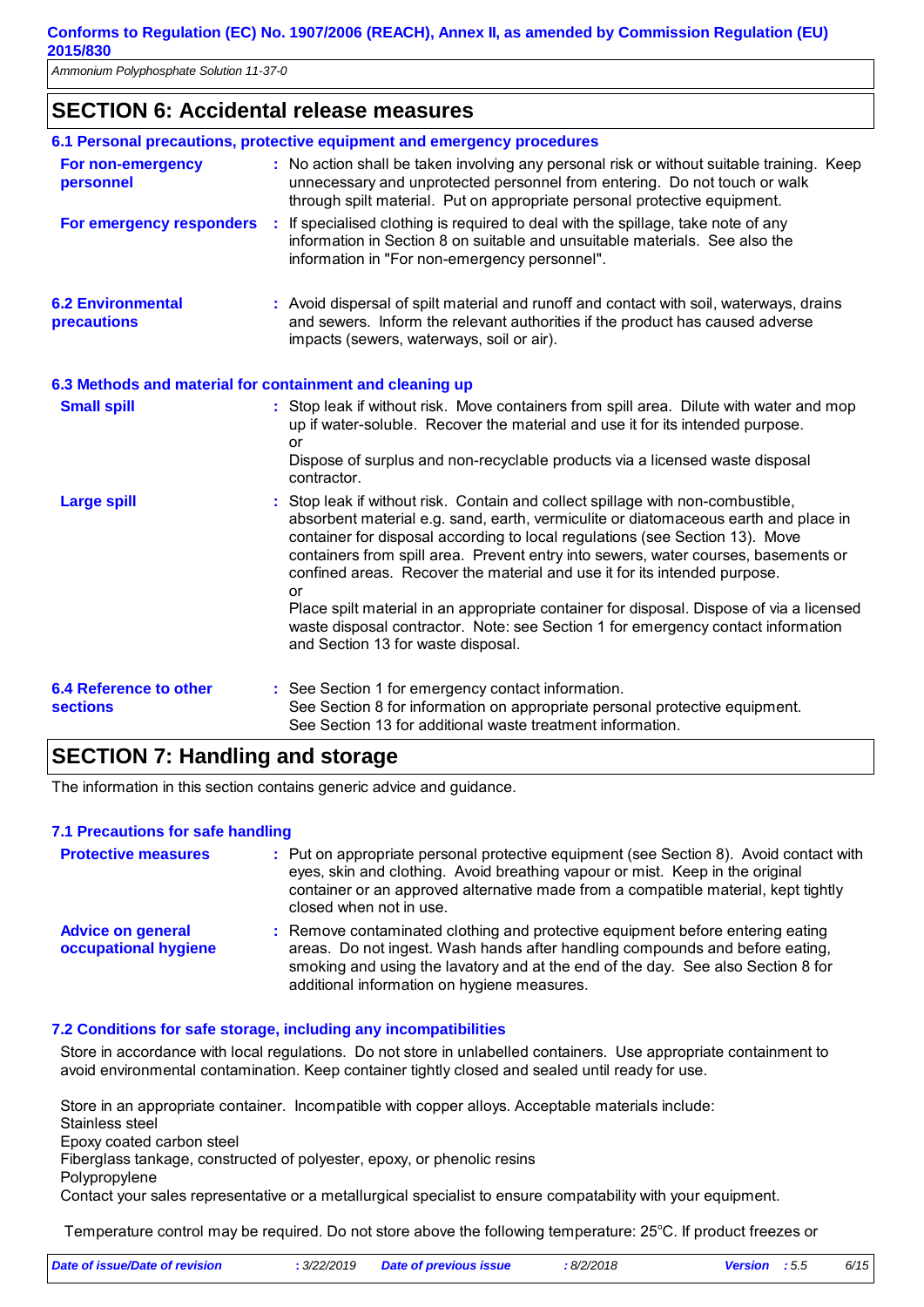*Ammonium Polyphosphate Solution 11-37-0* 

### **SECTION 7: Handling and storage**

crystallises, store at room temperature to thaw. Do not heat the product.

#### **7.3 Specific end use(s)**

**Recommendations : Industrial sector specific : solutions**

- : Not available.
- : Not applicable. Non-hazardous substance.

### **SECTION 8: Exposure controls/personal protection**

The information in this section contains generic advice and guidance. Information is provided based on typical anticipated uses of the product. Additional measures might be required for bulk handling or other uses that could significantly increase worker exposure or environmental releases.

#### **8.1 Control parameters**

**Occupational exposure limits**

No exposure limit value known.

**Recommended monitoring procedures :** If this product contains ingredients with exposure limits, personal, workplace atmosphere or biological monitoring may be required to determine the effectiveness of the ventilation or other control measures and/or the necessity to use respiratory protective equipment. Reference should be made to European Standard EN 689 for methods for the assessment of exposure by inhalation to chemical agents and national guidance documents for methods for the determination of hazardous substances.

#### **DNELs/DMELs**

| <b>Product/ingredient name</b>       | <b>Type</b> | <b>Exposure</b>           | Value                | <b>Population</b> | <b>Effects</b> |
|--------------------------------------|-------------|---------------------------|----------------------|-------------------|----------------|
| Diammonium<br>hydrogenorthophosphate | DNEL        | l Lona term<br>Inhalation | $6.1 \text{ ma/m}^3$ | Workers           | Systemic       |

#### **PNECs**

| <b>Product/ingredient name</b>    | <b>Compartment Detail</b> | Value               | <b>Method Detail</b> |
|-----------------------------------|---------------------------|---------------------|----------------------|
| Diammonium hydrogenorthophosphate | Fresh water               | $1.7 \text{ m}$ g/l | l Assessment Factors |

| <b>8.2 Exposure controls</b>                      |                                                                                                                                                                                                                                                                                                                                                                                                   |
|---------------------------------------------------|---------------------------------------------------------------------------------------------------------------------------------------------------------------------------------------------------------------------------------------------------------------------------------------------------------------------------------------------------------------------------------------------------|
| <b>Appropriate engineering</b><br><b>controls</b> | : No special ventilation requirements. Good general ventilation should be sufficient to<br>control worker exposure to airborne contaminants.                                                                                                                                                                                                                                                      |
| <b>Individual protection measures</b>             |                                                                                                                                                                                                                                                                                                                                                                                                   |
| <b>Hygiene measures</b>                           | : Wash hands, forearms and face thoroughly after handling chemical products, before<br>eating, smoking and using the lavatory and at the end of the working period.<br>Appropriate techniques should be used to remove potentially contaminated clothing.<br>Wash contaminated clothing before reusing. Ensure that eyewash stations and<br>safety showers are close to the workstation location. |
| <b>Eye/face protection</b>                        | : Safety eyewear complying with an approved standard should be used when a risk<br>assessment indicates this is necessary to avoid exposure to liquid splashes, mists,<br>gases or dusts. Recommended: splash goggles                                                                                                                                                                             |
| <b>Skin protection</b>                            |                                                                                                                                                                                                                                                                                                                                                                                                   |
| <b>Hand protection</b>                            | : Chemical-resistant, impervious gloves complying with an approved standard should<br>be worn at all times when handling chemical products if a risk assessment indicates<br>this is necessary.                                                                                                                                                                                                   |
| <b>Body protection</b>                            | : Personal protective equipment for the body should be selected based on the task<br>being performed and the risks involved and should be approved by a specialist<br>before handling this product.                                                                                                                                                                                               |
| <b>Other skin protection</b>                      | : Appropriate footwear and any additional skin protection measures should be<br>selected based on the task being performed and the risks involved and should be<br>approved by a specialist before handling this product.                                                                                                                                                                         |

*Date of issue/Date of revision* **:** *3/22/2019 Date of previous issue : 8/2/2018 Version : 5.5 7/15*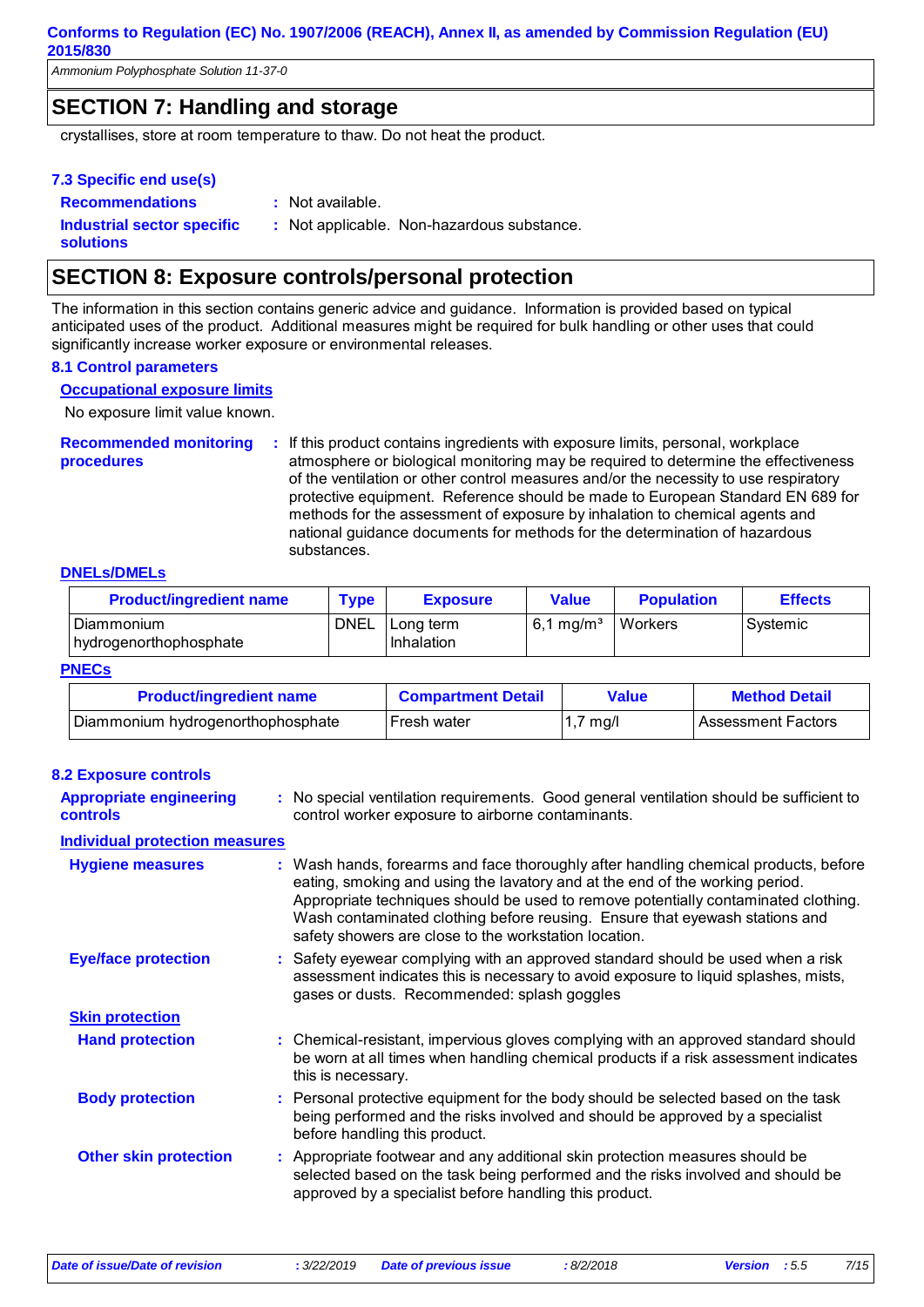*Ammonium Polyphosphate Solution 11-37-0* 

### **SECTION 8: Exposure controls/personal protection**

| <b>Respiratory protection</b>                    | : No personal respiratory protective equipment is normally required. Use a properly<br>fitted, air-purifying or air-fed respirator complying with an approved standard if a risk<br>assessment indicates this is necessary. Respirator selection must be based on<br>known or anticipated exposure levels, the hazards of the product and the safe<br>working limits of the selected respirator. |  |
|--------------------------------------------------|--------------------------------------------------------------------------------------------------------------------------------------------------------------------------------------------------------------------------------------------------------------------------------------------------------------------------------------------------------------------------------------------------|--|
| <b>Environmental exposure</b><br><b>controls</b> | : Emissions from ventilation or work process equipment should be checked to ensure<br>they comply with the requirements of environmental protection legislation. In some<br>cases, fume scrubbers, filters or engineering modifications to the process equipment<br>will be necessary to reduce emissions to acceptable levels.                                                                  |  |

### **SECTION 9: Physical and chemical properties**

| 9.1 Information on basic physical and chemical properties          |                                                                        |
|--------------------------------------------------------------------|------------------------------------------------------------------------|
| <b>Appearance</b>                                                  |                                                                        |
| <b>Physical state</b>                                              | $:$ Liquid.                                                            |
| <b>Colour</b>                                                      | Green to Brown.                                                        |
| <b>Odour</b>                                                       | Odourless.                                                             |
| <b>Odour threshold</b>                                             | : Not available.                                                       |
| pH                                                                 | $\frac{1}{1}$ 6                                                        |
| <b>Melting point/freezing point</b>                                | $: -17^{\circ}$ C                                                      |
| Initial boiling point and boiling<br>range                         | : Not available.                                                       |
| <b>Flash point</b>                                                 | [Product does not sustain combustion.]                                 |
| <b>Evaporation rate</b>                                            | : Not available.                                                       |
| <b>Flammability (solid, gas)</b>                                   | : Not applicable                                                       |
| <b>Upper/lower flammability or</b><br>explosive limits             | : Not applicable                                                       |
| <b>Vapour pressure</b>                                             | : Not available.                                                       |
| <b>Vapour density</b>                                              | : Not available.                                                       |
| <b>Relative density</b>                                            | : 1.45                                                                 |
| <b>Solubility(ies)</b>                                             | : Easily soluble in the following materials: cold water and hot water. |
| <b>Partition coefficient: n-octanol/ : Not available.</b><br>water |                                                                        |
| <b>Auto-ignition temperature</b>                                   | : Not applicable.                                                      |
| <b>Decomposition temperature</b>                                   | : > 150 °C                                                             |
| <b>Viscosity</b>                                                   | $:$ < 80 mPa $\cdot$ s                                                 |
| <b>Explosive properties</b>                                        | : This material is not explosive.                                      |
| <b>Oxidising properties</b>                                        | : No oxidising ingredients present.                                    |
| 9.2 Other information                                              |                                                                        |
| <b>Solubility in water</b>                                         | : Soluble in water in any proportion.                                  |
| <b>Heat of combustion</b>                                          | Not applicable                                                         |

No additional information.

## **SECTION 10: Stability and reactivity**

| <b>10.1 Reactivity</b>                            | : No specific test data related to reactivity available for this product or its ingredients. |
|---------------------------------------------------|----------------------------------------------------------------------------------------------|
| <b>10.2 Chemical stability</b>                    | : The product is stable.                                                                     |
| <b>10.3 Possibility of</b><br>hazardous reactions | : Under normal conditions of storage and use, hazardous reactions will not occur.            |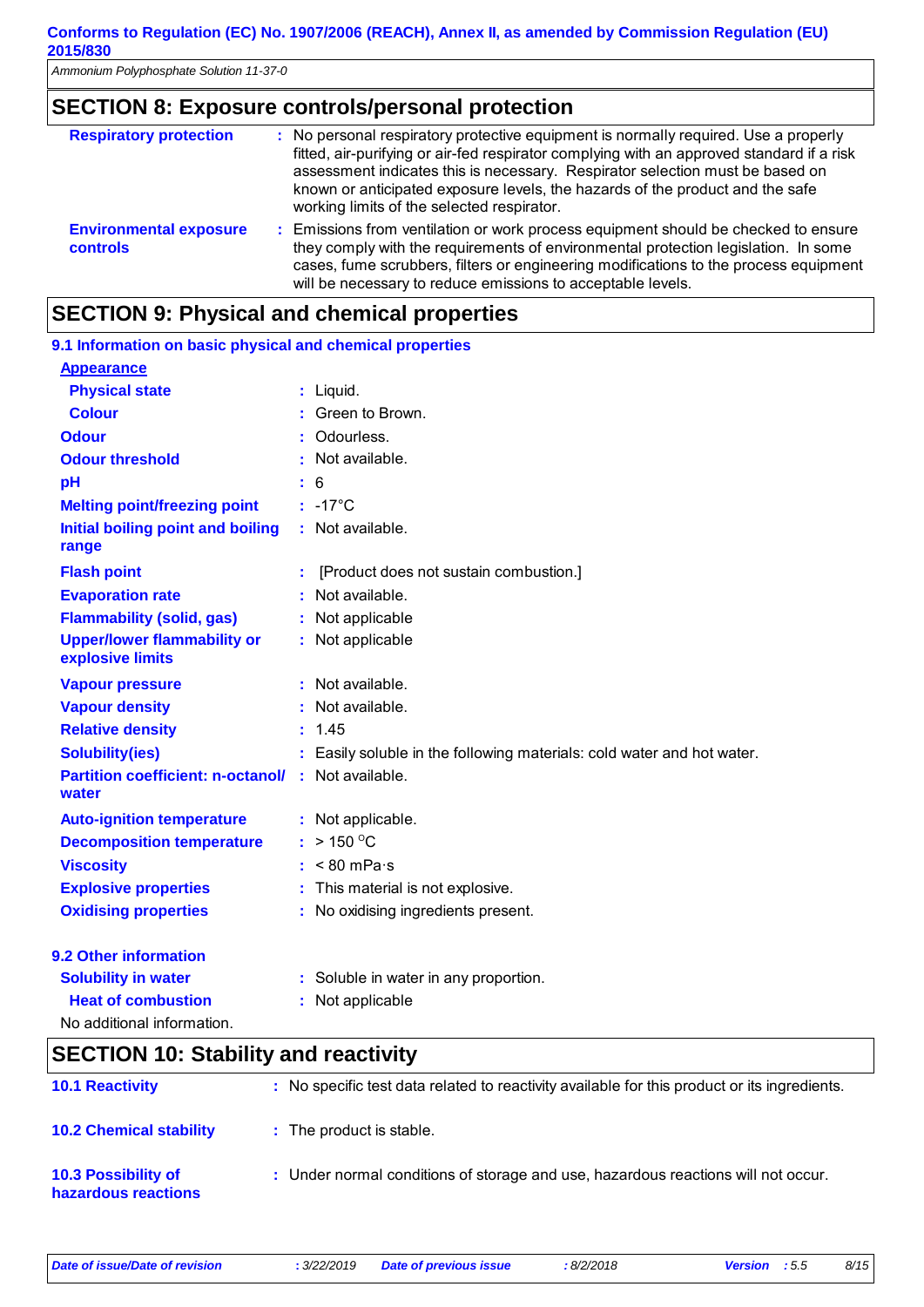*Ammonium Polyphosphate Solution 11-37-0* 

### **SECTION 10: Stability and reactivity**

**10.4 Conditions to avoid :** Do not heat the product.

| 10.5 Incompatible materials | : Incompatible with copper alloys. Contact your sales representative or a metallurgical<br>specialist to ensure compatability with your equipment. |
|-----------------------------|----------------------------------------------------------------------------------------------------------------------------------------------------|
|                             |                                                                                                                                                    |

#### **10.6 Hazardous decomposition products** Under normal conditions of storage and use, hazardous decomposition products **:** should not be produced.

### **SECTION 11: Toxicological information**

#### **11.1 Information on toxicological effects**

#### **Acute toxicity**

| <b>Product/ingredient name</b>          | <b>Result</b>                   | <b>Species</b>        | <b>Dose</b>    | <b>Exposure</b> |
|-----------------------------------------|---------------------------------|-----------------------|----------------|-----------------|
| Polyphosphoric acids,<br>ammonium salts | LD50 Oral                       | Rat - Male,<br>Female | >5000 mg/kg    |                 |
| Ammonium dihydrogen<br>orthophosphate   | LD50 Oral                       | Rat - Male,<br>Female | >2000 mg/kg    |                 |
| Diammonium<br>hydrogenorthophosphate    | LC50 Inhalation Dusts and mists | Rat - Male,<br>Female | $>5$ mg/       | 4 hours         |
|                                         | LD50 Dermal                     | Rat - Male,<br>Female | >5000 mg/kg    |                 |
|                                         | LD50 Oral                       | Rat - Male,<br>Female | $>$ 2000 mg/kg |                 |

**Conclusion/Summary :** No known significant effects or critical hazards. Effects are not sufficient for classification as hazardous.

#### **Irritation/Corrosion**

| <b>Product/ingredient name</b>          | <b>Result</b>       | <b>Species</b>   | <b>Score</b> | <b>Exposure</b> | <b>Observation</b> |
|-----------------------------------------|---------------------|------------------|--------------|-----------------|--------------------|
| Polyphosphoric acids,<br>ammonium salts | Skin                | Rabbit           |              |                 |                    |
| l Diammonium<br>hydrogenorthophosphate  | Eyes<br><b>Skin</b> | Rabbit<br>Rabbit | 0            | 72 hours        |                    |
|                                         | Eyes                | Rabbit           | 0            | 72 hours        |                    |

### **Conclusion/Summary Skin** : Non-irritating to the skin. **Eyes** : Non-irritating to the eyes. **Respiratory :** No known significant effects or critical hazards.

#### **Sensitisation**

| <b>Product/ingredient name</b>         | <b>Route of</b><br>exposure | <b>Species</b> | <b>Result</b>   |
|----------------------------------------|-----------------------------|----------------|-----------------|
| l Diammonium<br>hydrogenorthophosphate | Skin                        | Mouse          | Not sensitizing |

#### **Conclusion/Summary**

- 
- 

**Skin** : No known significant effects or critical hazards. **Respiratory :** No known significant effects or critical hazards.

#### **Mutagenicity**

| <b>Product/ingredient name</b>          | Test                                                | <b>Experiment</b> | <b>Result</b> |
|-----------------------------------------|-----------------------------------------------------|-------------------|---------------|
| Polyphosphoric acids,<br>ammonium salts |                                                     | Subject: Bacteria | Negative      |
| l Diammonium<br>hydrogenorthophosphate  | 471 Bacterial Reverse<br><b>Mutation Test</b>       | Subject: Bacteria | Negative      |
| <b>Conclusion/Summary</b>               | : No known significant effects or critical hazards. |                   |               |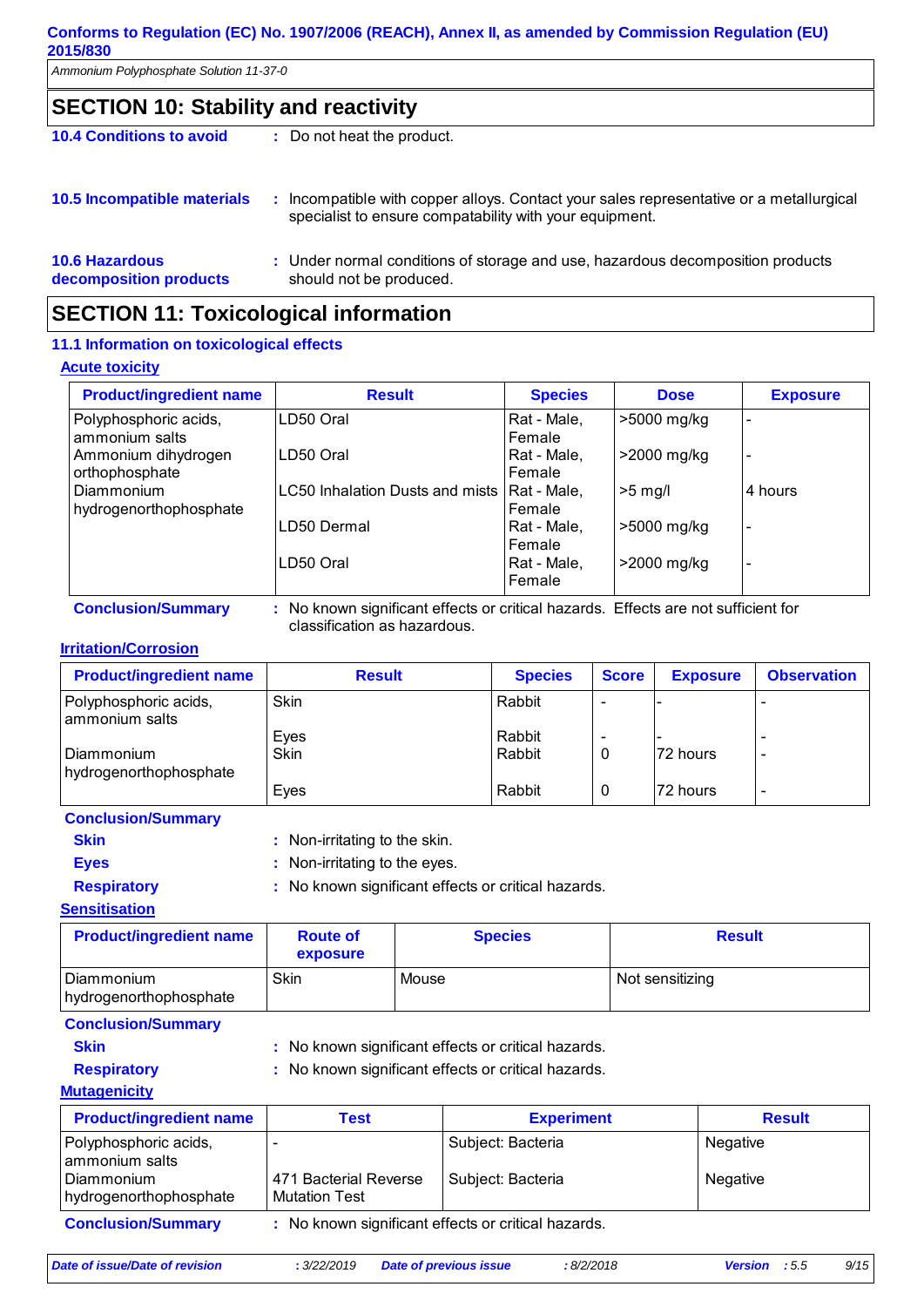*Ammonium Polyphosphate Solution 11-37-0* 

### **SECTION 11: Toxicological information**

#### **Potential chronic health effects Potential acute health effects Inhalation : No known significant effects or critical hazards. Ingestion be in the induced by May be irritating to mouth, throat and stomach. Skin contact : No known significant effects or critical hazards. Eye contact :** No known significant effects or critical hazards. **General :** No known significant effects or critical hazards. Diammonium hydrogenorthophosphate Chronic NOAEL Oral Rat - Male, Female 250 mg/kg **Product/ingredient name Result Species Burgers Burgers Burgers Burgers Exposure Conclusion/Summary :** No known significant effects or critical hazards. **Carcinogenicity Conclusion/Summary :** Not available. **Teratogenicity Conclusion/Summary :** Not available. **Reproductive toxicity Product/ingredient name | Maternal toxicity Fertility Developmental toxin Species Conclusion/Summary :** No known significant effects or critical hazards. **Dose Exposure** Diammonium hydrogenorthophosphate Negative Negative Negative Rat - Male, Female Oral: 1500 mg/ kg - **Symptoms related to the physical, chemical and toxicological characteristics Skin contact Ingestion Inhalation** : No specific data. No specific data. **:** Inorganic salt solution. Prolonged or repeated exposure may dry the skin, causing irritation. **: Eye contact :** Adverse symptoms may include the following: watering : Inhalation (dusts and mists) Skin contact **Specific target organ toxicity (single exposure) Specific target organ toxicity (repeated exposure) Aspiration hazard Information on likely routes of exposure Delayed and immediate effects as well as chronic effects from short and long-term exposure Short term exposure Long term exposure Potential immediate effects Potential delayed effects : :** No known significant effects or critical hazards. **Potential immediate effects Potential delayed effects : :** No known significant effects or critical hazards. : No known significant effects or critical hazards. : No known significant effects or critical hazards. Not available. Not available. Not available.

*Date of issue/Date of revision* **:** *3/22/2019 Date of previous issue : 8/2/2018 Version : 5.5 10/15*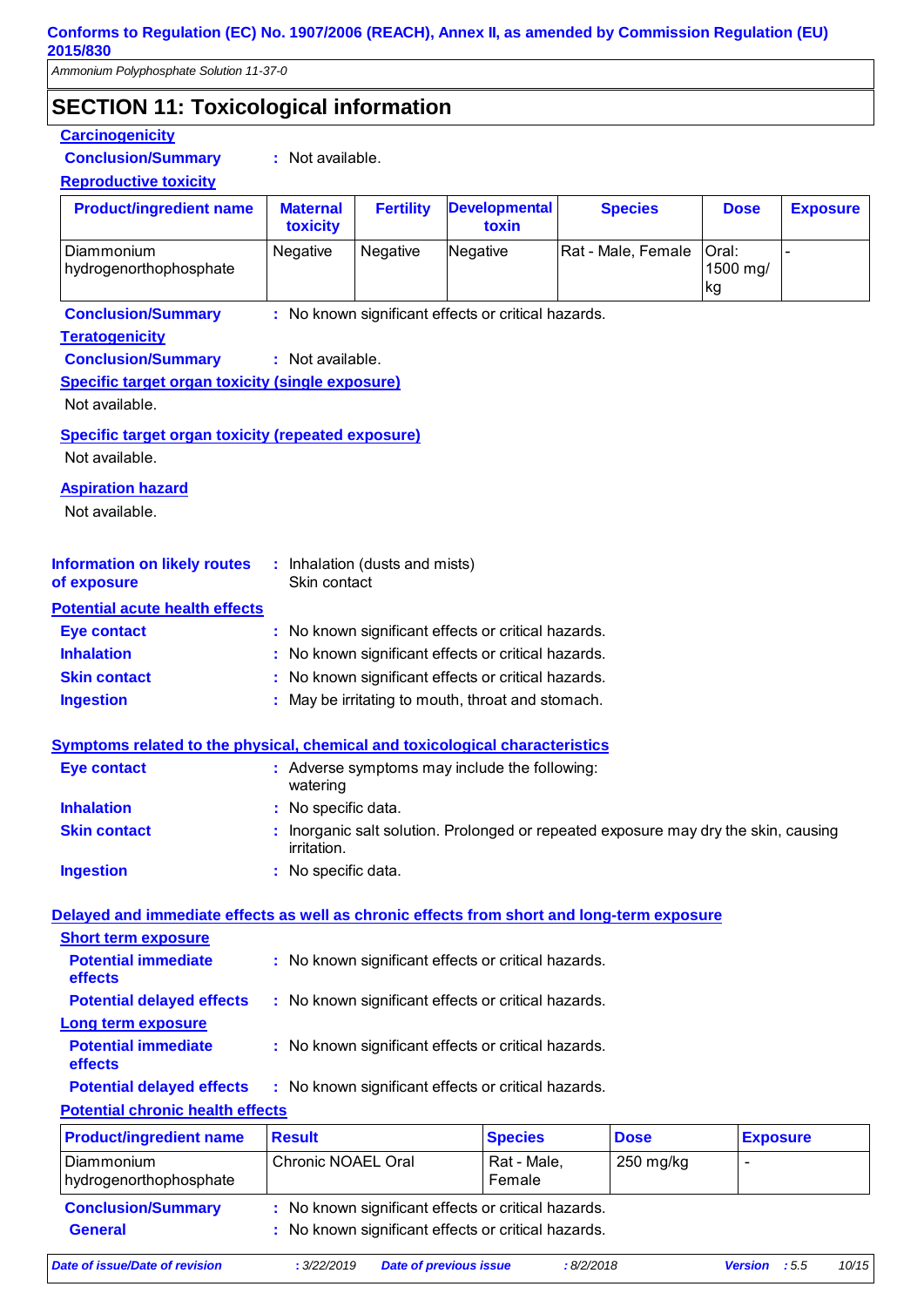*Ammonium Polyphosphate Solution 11-37-0* 

### **SECTION 11: Toxicological information**

| : No known significant effects or critical hazards. |  |
|-----------------------------------------------------|--|
| : No known significant effects or critical hazards. |  |
| : No known significant effects or critical hazards. |  |
| : No known significant effects or critical hazards. |  |
| : No known significant effects or critical hazards. |  |
|                                                     |  |

**Other information :** Not available.

### **SECTION 12: Ecological information**

#### **12.1 Toxicity**

| <b>Product/ingredient name</b>          | <b>Result</b>                      | <b>Species</b>                                                                  | <b>Exposure</b> |
|-----------------------------------------|------------------------------------|---------------------------------------------------------------------------------|-----------------|
| Polyphosphoric acids,<br>ammonium salts | Acute EC50 813000 µg/l Fresh water | Daphnia - Daphnia magna -<br>Neonate                                            | 48 hours        |
|                                         | Acute LC50 >500 mg/l Fresh water   | Fish                                                                            | 96 hours        |
|                                         | Acute LC50 70000 µg/l Fresh water  | Fish - Oncorhynchus<br>tshawytscha - Juvenile                                   | 96 hours        |
| diammonium<br>hydrogenorthophosphate    | Acute LC50 1700 mg/l Fresh water   | (Fledgling, Hatchling, Weanling)<br>Fish - Cirrhinus mrigala/L.<br>Rohita - Fry | 96 hours        |

**Conclusion/Summary :** Based on available data, the classification criteria are not met.

#### **12.2 Persistence and degradability**

| <b>Conclusion/Summary</b>                                                       | : Readily biodegradable  |                   |                         |
|---------------------------------------------------------------------------------|--------------------------|-------------------|-------------------------|
| <b>Product/ingredient name</b>                                                  | <b>Aquatic half-life</b> | <b>Photolysis</b> | <b>Biodegradability</b> |
| Polyphosphoric acids,<br>ammonium salts<br>Diammonium<br>hydrogenorthophosphate |                          |                   | Readily<br>Readily      |

#### **12.3 Bioaccumulative potential**

Not available.

| <b>12.4 Mobility in soil</b>                     |                    |
|--------------------------------------------------|--------------------|
| <b>Soil/water partition</b><br>coefficient (Koc) | : Not available.   |
| <b>Mobility</b>                                  | $:$ Not available. |

| 12.5 Results of PBT and vPvB assessment |                                                       |
|-----------------------------------------|-------------------------------------------------------|
| <b>PBT</b>                              | : Not applicable.                                     |
|                                         | P: Not available, B: Not available, T: Not available. |
| <b>vPvB</b>                             | : Not applicable.                                     |
|                                         | vP: Not available, vB: Not available,                 |
| 12.6 Other adverse effects              | : No known significant effects or critical hazards.   |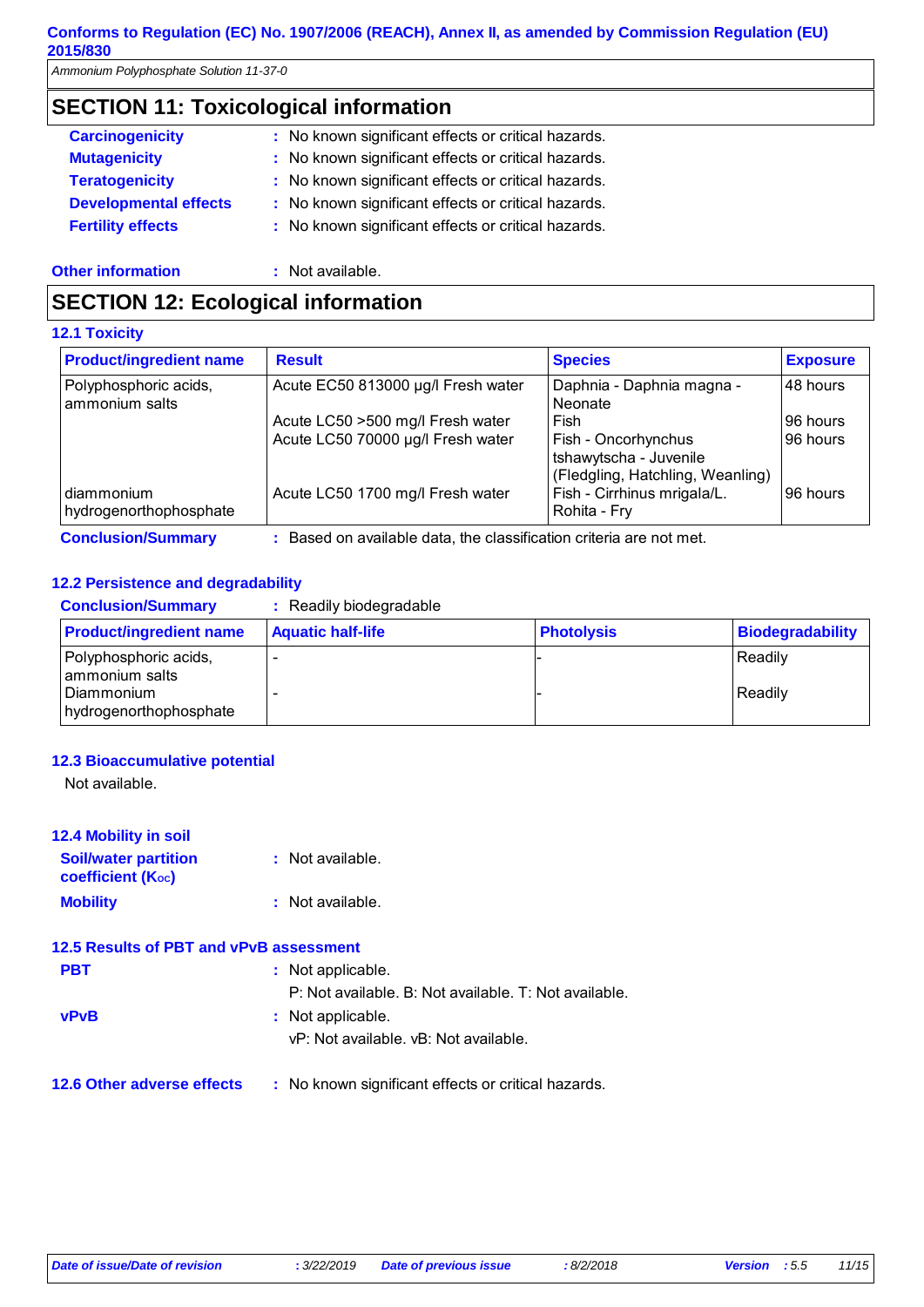*Ammonium Polyphosphate Solution 11-37-0* 

### **SECTION 13: Disposal considerations**

The information in this section contains generic advice and guidance.

#### **13.1 Waste treatment methods**

| <b>Product</b>                 |                                                                                                                                                                                                                                                                                                                                                                                                                                                                                                                                                               |
|--------------------------------|---------------------------------------------------------------------------------------------------------------------------------------------------------------------------------------------------------------------------------------------------------------------------------------------------------------------------------------------------------------------------------------------------------------------------------------------------------------------------------------------------------------------------------------------------------------|
| <b>Methods of disposal</b>     | : The generation of waste should be avoided or minimised wherever possible.<br>Significant quantities of waste product residues should not be disposed of via the foul<br>sewer but processed in a suitable effluent treatment plant. Dispose of surplus and<br>non-recyclable products via a licensed waste disposal contractor. Disposal of this<br>product, solutions and any by-products should at all times comply with the<br>requirements of environmental protection and waste disposal legislation and any<br>regional local authority requirements. |
| <b>Hazardous waste</b>         | : Within the present knowledge of the supplier, this product is not regarded as<br>hazardous waste, as defined by EU Directive 2008/98/EC.                                                                                                                                                                                                                                                                                                                                                                                                                    |
| European waste catalogue (EWC) |                                                                                                                                                                                                                                                                                                                                                                                                                                                                                                                                                               |

| <b>Waste code</b>                              | <b>Waste designation</b>                                                                                                                                                                                 |
|------------------------------------------------|----------------------------------------------------------------------------------------------------------------------------------------------------------------------------------------------------------|
| 06 10 99                                       | wastes not otherwise specified                                                                                                                                                                           |
| <b>Packaging</b><br><b>Methods of disposal</b> | : The generation of waste should be avoided or minimised wherever possible. Waste<br>packaging should be recycled. Incineration or landfill should only be considered<br>when recycling is not feasible. |

**Special precautions :** This material and its container must be disposed of in a safe way. Care should be taken when handling emptied containers that have not been cleaned or rinsed out. Empty containers or liners may retain some product residues. Avoid dispersal of spilt material and runoff and contact with soil, waterways, drains and sewers.

### **SECTION 14: Transport information**

|                                           | <b>ADR/RID</b>           | <b>ADN</b>               | <b>IMDG</b>    | <b>ICAO</b>    |
|-------------------------------------------|--------------------------|--------------------------|----------------|----------------|
| 14.1 UN number                            | Not regulated.           | Not regulated.           | Not regulated. | Not regulated. |
| 14.2 UN proper<br>shipping name           | $\blacksquare$           |                          |                |                |
| <b>14.3 Transport</b><br>hazard class(es) | $\blacksquare$           | $\overline{\phantom{a}}$ |                | -              |
| 14.4 Packing group  -                     |                          | ۰                        |                | -              |
| 14.5<br><b>Environmental</b><br>hazards   | No.                      | No.                      | No.            | No.            |
| <b>Additional</b><br>information          | $\overline{\phantom{a}}$ | $\overline{\phantom{0}}$ |                |                |

**14.6 Special precautions for user**

**Transport within user's premises:** always transport in closed containers that are **:** upright and secure. Ensure that persons transporting the product know what to do in the event of an accident or spillage.

**14.7 Transport in bulk according to Annex II of Marpol and the IBC Code :** Not available.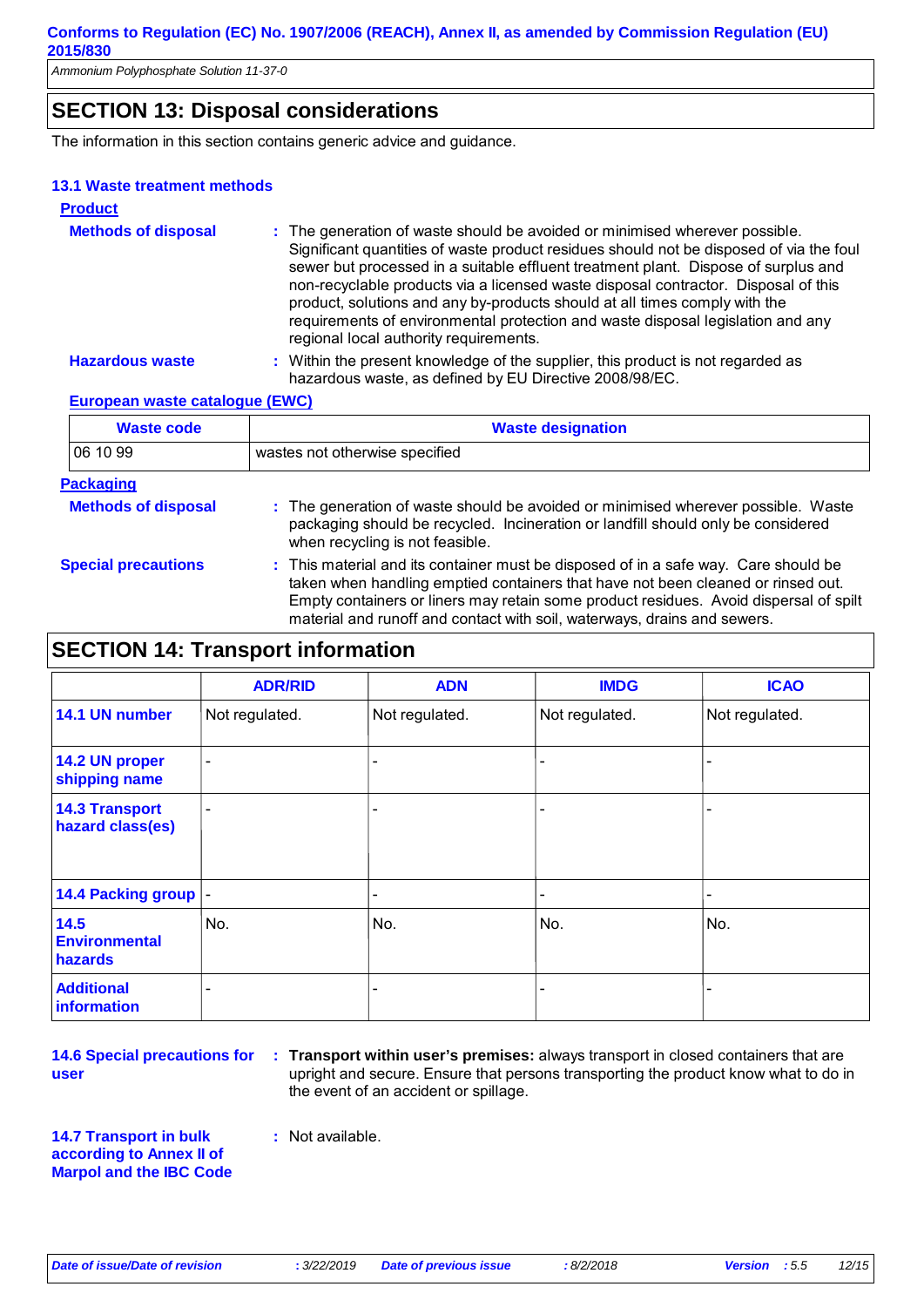*Ammonium Polyphosphate Solution 11-37-0* 

### **SECTION 15: Regulatory information**

**15.1 Safety, health and environmental regulations/legislation specific for the substance or mixture**

**EU Regulation (EC) No. 1907/2006 (REACH)**

**Annex XIV - List of substances subject to authorisation**

**Annex XIV**

None of the components are listed.

**Substances of very high concern**

None of the components are listed.

**Annex XVII - Restrictions** : Not applicable.

**on the manufacture, placing on the market and use of certain dangerous substances, mixtures and articles**

#### **Other EU regulations**

**Europe inventory** : This material is listed or exempted.

**Ozone depleting substances (1005/2009/EU)**

Not listed.

#### **Prior Informed Consent (PIC) (649/2012/EU)**

Not listed.

#### **Seveso Directive**

This product is not controlled under the Seveso III Directive.

#### **International regulations**

**Chemical Weapon Convention List Schedules I, II & III Chemicals**

Not listed.

**Montreal Protocol (Annexes A, B, C, E)**

Not listed.

**Stockholm Convention on Persistent Organic Pollutants** Not listed.

**Rotterdam Convention on Prior Informed Consent (PIC)** Not listed.

**UNECE Aarhus Protocol on POPs and Heavy Metals** Not listed.

### **International lists National inventory Australia :** All components are listed or exempted. **Canada** : All components are listed or exempted. **China** : All components are listed or exempted. **Japan : Japan inventory (ENCS)**: Not determined. **Japan inventory (ISHL)**: Not determined.

**Republic of Korea :** All components are listed or exempted. **Malaysia :** Not determined. **New Zealand :** All components are listed or exempted. **Philippines** : All components are listed or exempted. **Taiwan :** Not determined. **United States :** All components are listed or exempted. **Turkey : Not determined.**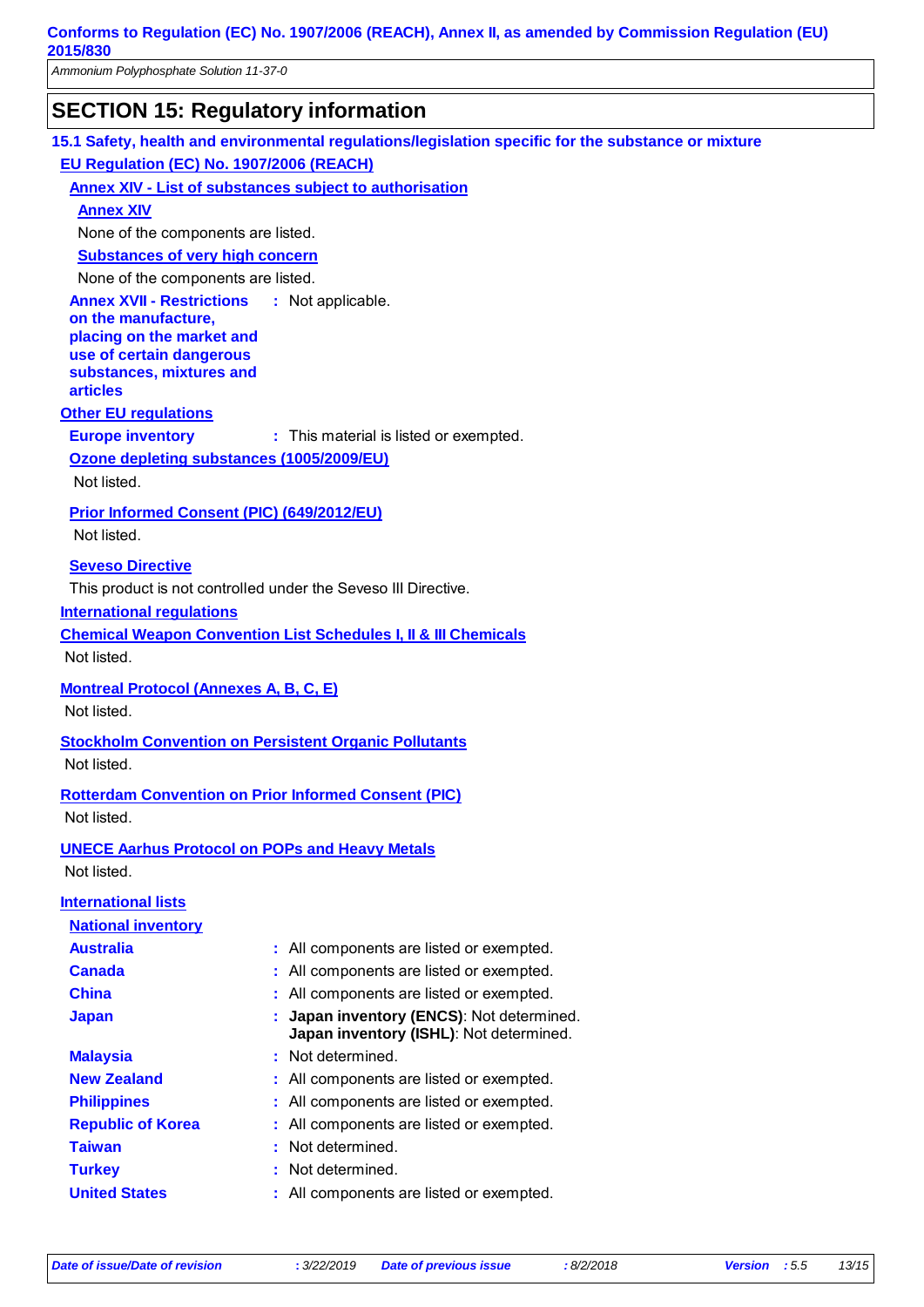*Ammonium Polyphosphate Solution 11-37-0* 

### **SECTION 15: Regulatory information**

**15.2 Chemical safety assessment**

**:** Not applicable

### **SECTION 16: Other information**

|                                                                   | $\nabla$ Indicates information that has changed from previously issued version.                                                                                                                                                                                                                                                                                                                                                                                                                                                                                                                                                                                                                                                                                                                                                                                                                                                                                                                                                                                                                                                                                                                                                                                                                                                                                                                                                                                                                                                                                                                                                          |
|-------------------------------------------------------------------|------------------------------------------------------------------------------------------------------------------------------------------------------------------------------------------------------------------------------------------------------------------------------------------------------------------------------------------------------------------------------------------------------------------------------------------------------------------------------------------------------------------------------------------------------------------------------------------------------------------------------------------------------------------------------------------------------------------------------------------------------------------------------------------------------------------------------------------------------------------------------------------------------------------------------------------------------------------------------------------------------------------------------------------------------------------------------------------------------------------------------------------------------------------------------------------------------------------------------------------------------------------------------------------------------------------------------------------------------------------------------------------------------------------------------------------------------------------------------------------------------------------------------------------------------------------------------------------------------------------------------------------|
| <b>Abbreviations and acronyms : ATE = Acute Toxicity Estimate</b> | CLP = Classification, Labelling and Packaging Regulation [Regulation (EC) No.<br>1272/2008]<br><b>DMEL = Derived Minimal Effect Level</b><br>DNEL = Derived No Effect Level<br>EUH statement = CLP-specific Hazard statement<br>PBT = Persistent, Bioaccumulative and Toxic<br><b>PNEC = Predicted No Effect Concentration</b><br><b>RRN = REACH Registration Number</b><br>vPvB = Very Persistent and Very Bioaccumulative                                                                                                                                                                                                                                                                                                                                                                                                                                                                                                                                                                                                                                                                                                                                                                                                                                                                                                                                                                                                                                                                                                                                                                                                              |
| <b>Key literature references</b><br>and sources for data          | : REGULATION (EC) No 1907/2006 OF THE EUROPEAN PARLIAMENT AND OF<br>THE COUNCIL OF 18 DECEMBER 2006, with successive adaptations, amendments,<br>and corrigenda.<br>REGULATION (EC) No 1272/2008 OF THE EUROPEAN PARLIAMENT AND OF<br>THE COUNCIL OF 16 DECEMBER 2008, with successive adaptations, amendments,<br>and corrigenda.<br>ECHA, European Chemicals Agency, Classification and Labelling Database<br>DIRECTIVE 2012/18/EU OF THE EUROPEAN PARLIAMENT AND OF THE<br>COUNCIL OF 4 JULY 2012 on the control of major-accident hazards involving<br>dangerous substances<br>European Agreement concerning the International Carriage of Dangerous Goods by<br>Road (ADR), latest revision.<br>Directive 2008/68/EC of the European Parliament and of the Council of 24<br>September 2008 on the inland transport of dangerous goods, with successive<br>amendments.<br>REGULATION (EC) No 2003/2003 OF THE EUROPEAN PARLIAMENT AND OF<br>THE COUNCIL OF 13 OCTOBER 2003 RELATING TO FERTILISERS, with<br>successive adaptations, amendments, and corrigenda.<br>American Conference of Governmental Industrial Hygienists, Threshold Limit Values<br>for Chemical Substances, latest edition.<br>Corrosion Data Survey, Sixth Edition, 1985, National Association of Corrosion<br>Engineers<br>ERG 2016 Emergency Response Guidebook<br>IARC Monographs on the Evaluation of Carcinogenic Risks to Humans.<br>The Fertilizer Institute, Toxicity Testing Results, March 2003<br>Substance Information Exchange Forum Database<br>Procedure used to derive the classification according to Regulation (EC) No. 1272/2008 [CLP/GHS] |
|                                                                   |                                                                                                                                                                                                                                                                                                                                                                                                                                                                                                                                                                                                                                                                                                                                                                                                                                                                                                                                                                                                                                                                                                                                                                                                                                                                                                                                                                                                                                                                                                                                                                                                                                          |

| <b>Classification</b> | <b>Justification</b> |
|-----------------------|----------------------|
| Not classified.       | Weight of evidence   |

#### **Full text of abbreviated H statements**

Not applicable.

#### **Full text of classifications [CLP/GHS]**

Not applicable.

| Date of issue/Date of<br><b>revision</b> | : 3/22/2019 |
|------------------------------------------|-------------|
| Date of previous issue                   | : 8/2/2018  |
| <b>Version</b>                           | : 5.5       |
| <b>Notice to reader</b>                  |             |